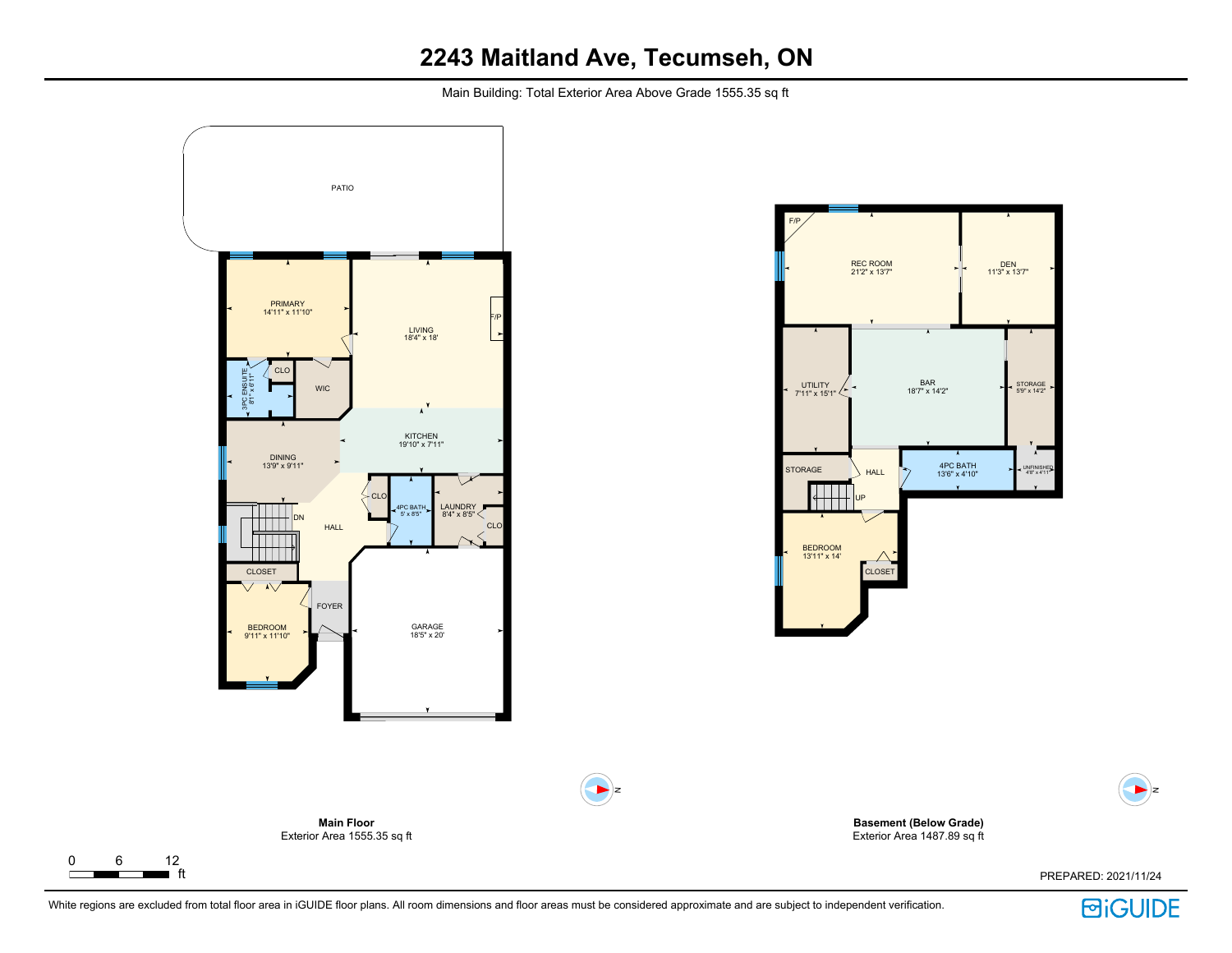# **2243 Maitland Ave, Tecumseh, ON**

**Main Floor** Total Exterior Area 1555.35 sq ft Total Interior Area 1383.75 sq ft



0 5 10

ft PREPARED: 2021/11/24

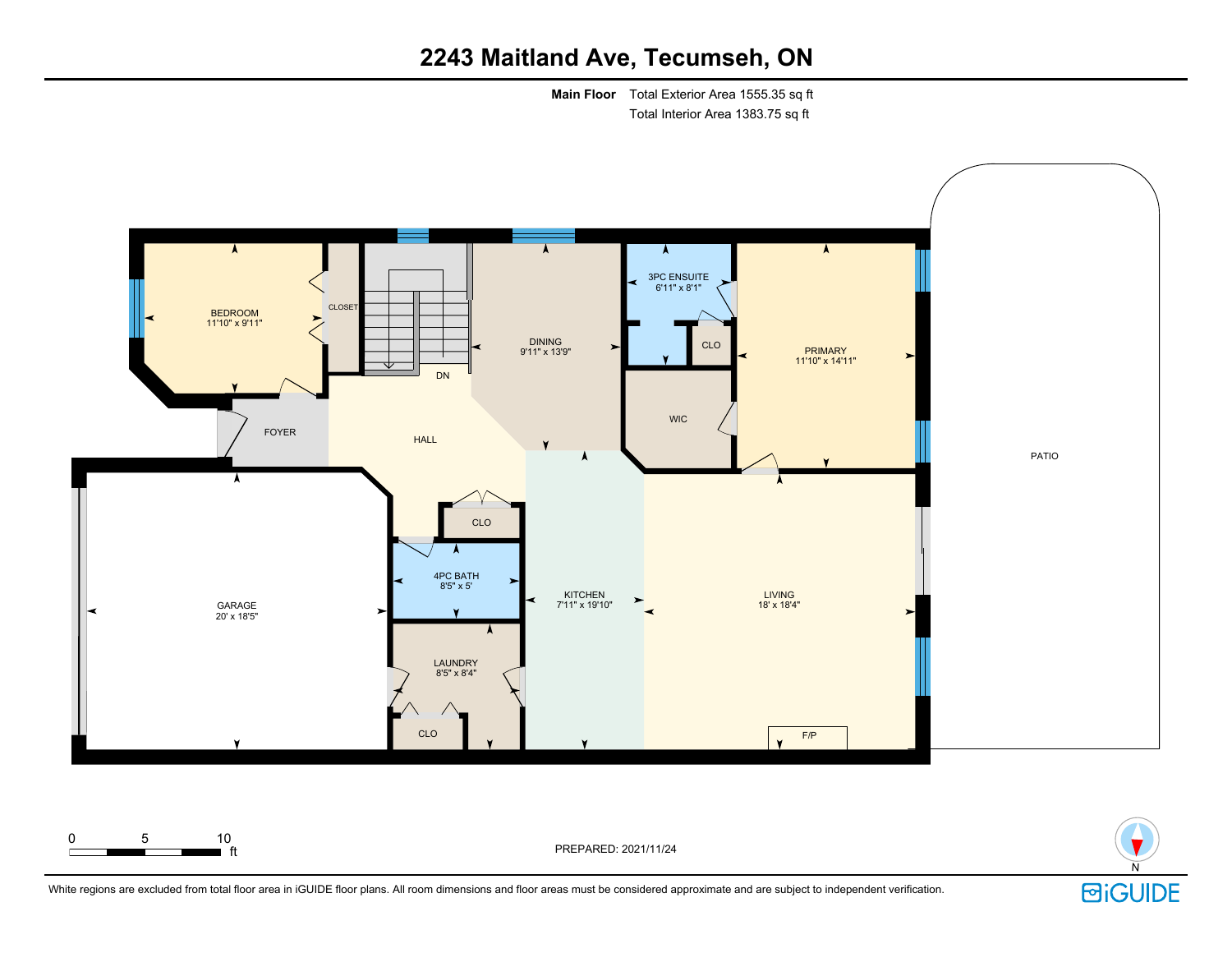# **2243 Maitland Ave, Tecumseh, ON**

**Basement** Total Exterior Area 1487.89 sq ft Total Interior Area 1317.75 sq ft





 $\blacksquare$  ft  $\blacksquare$ 

0 4 8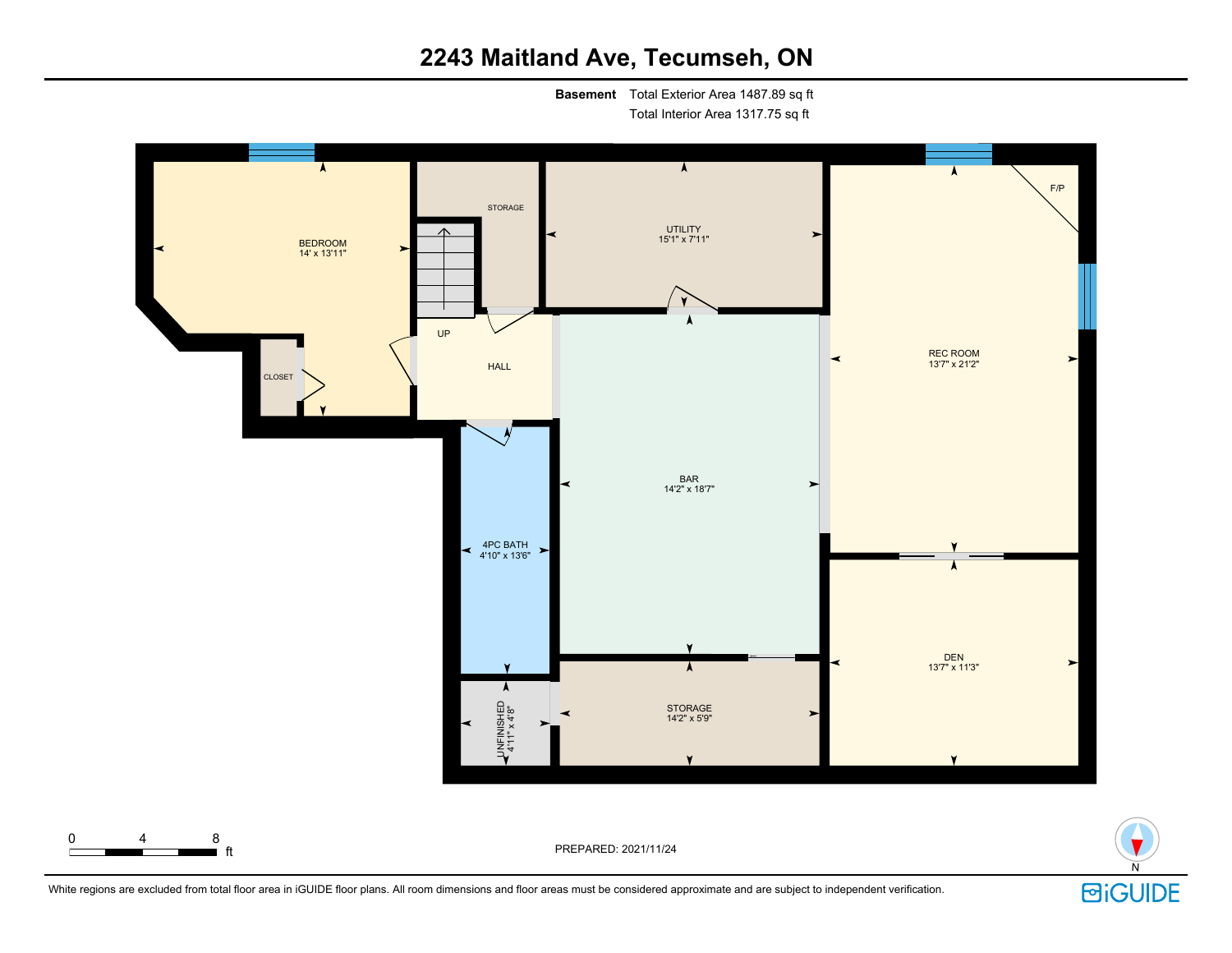### **Property Details**

#### **Room Measurements**

Only major rooms are listed. Some listed rooms may be excluded from total interior floor area (e.g. garage). Room dimensions are largest length and width; parts of room may be smaller. Room area is not always equal to product of length and width.

#### **Main Building**

MAIN FLOOR 3pc Ensuite: 8'1" x 6'11" 4pc Bath: 5' x 8'5" Bedroom: 9'11" x 11'10" Dining: 13'9" x 9'11" Garage: 18'5" x 20' Kitchen: 19'10" x 7'11" Laundry: 8'4" x 8'5" Living: 18'4" x 18' Primary: 14'11" x 11'10"

#### BASEMENT

4pc Bath: 13'6" x 4'10" Bar: 18'7" x 14'2" Bedroom: 13'11" x 14' Den: 11'3" x 13'7" Rec Room: 21'2" x 13'7" Storage: 5'9" x 14'2" Unfinished: 4'8" x 4'11" Utility: 7'11" x 15'1"

#### **Floor Area Information**

Floor areas include footprint area of interior walls. All displayed floor areas are rounded to two decimal places. Total area is computed before rounding and may not equal to sum of displayed floor areas.

#### **Main Building**

MAIN FLOOR Interior Area: 1383.75 sq ft Excluded Area: 365.91 sq ft Perimeter Wall Length: 171 ft Perimeter Wall Thickness: 12.0 in Exterior Area: 1555.35 sq ft

- BASEMENT (Below Grade) Interior Area: 1317.75 sq ft Perimeter Wall Length: 170 ft Perimeter Wall Thickness: 12.0 in Exterior Area: 1487.89 sq ft
- **Total Above Grade Floor Area**

Main Building Interior: 1383.75 sq ft Main Building Excluded: 365.91 sq ft **Main Building Exterior: 1555.35 sq ft**